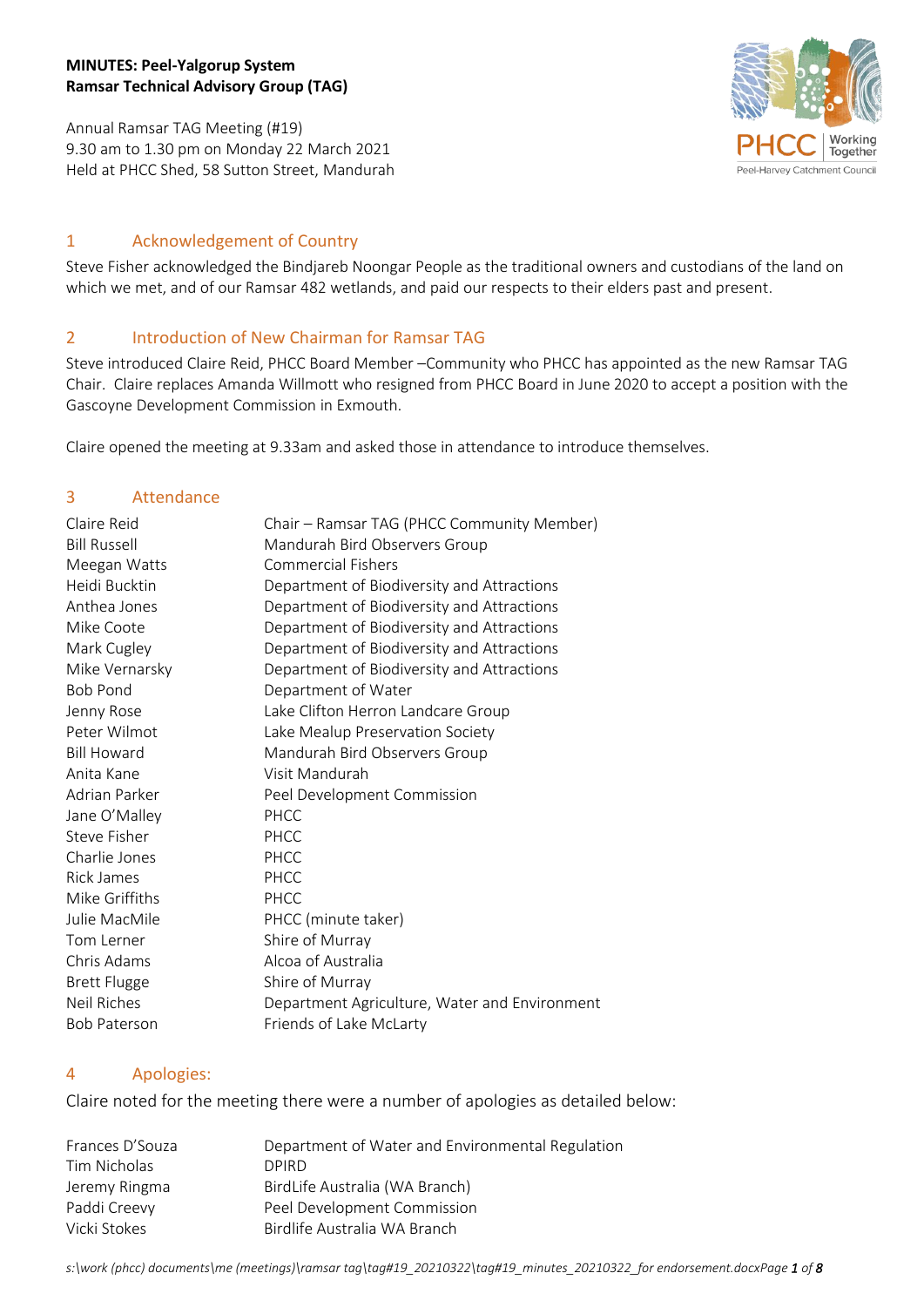Nic Dunlop Conservation Council (WA) Scott Haine **Department of Planning** Rob Summers Department of Agriculture and Food Owen Donovan Department of Biodiversity and Attractions Fiona Felton **Department of Biodiversity and Attractions** Megan Sheehan Department of Biodiversity and Attractions Mark Briant **Department of Transport** Adam Rando Department of Transport Hilary Wheater FRAGYLE Nancy Fardin Lake Clifton Herron Landcare Group Bill King Mandurah Bird Observers Group Andrew Ward **Peel Development Commission** Kim Wilson PHCC Sam Pickering Shire of Harvey Dean Unsworth Shire of Waroona Suellen Jerrard Alcoa of Australia Alexis Davy Alcoa of Australia Fiona Valesini The Nature Conservancy

### 5 Declarations of Interest

There were no declarations of interest.

#### 6 Confirmation of Minutes of Meeting held on 14 March 2019

Moved: Steve Fisher Seconded: Peter Wilmot

That the Minutes of the meeting held on 14 March 2019 be confirmed as a true and correct record of the meeting.

CARRIED

#### 7 Business Arising from Previous Minutes

Please refer to Agenda Item 9 where the proposed structure for the Ramsar TAG was discussed. This item arose out of Item 10.3 on the Ramsar TAG #17 Agenda, a group discussion regarding "Collaborative Management – What's next?"

#### 8 Correspondence

Nil.

#### 9 Proposed Structure of TAG

Rick James presented the Peel-Yalgorup System Management Structure to the Group.

Discussion ensured around renaming the TAG to be more in keeping with how the Group currently functions.

Claire Reid requested that all Stakeholders (including those not present) be given the opportunity to make suggestions and vote on any proposed name change.

#### *Action:*

- 1. An Email to be sent to all stakeholders seeking suggestions giving two weeks for people to get back to Rick James with suggestions.
- 2. A survey be sent to all stakeholders with all suggestions put forward.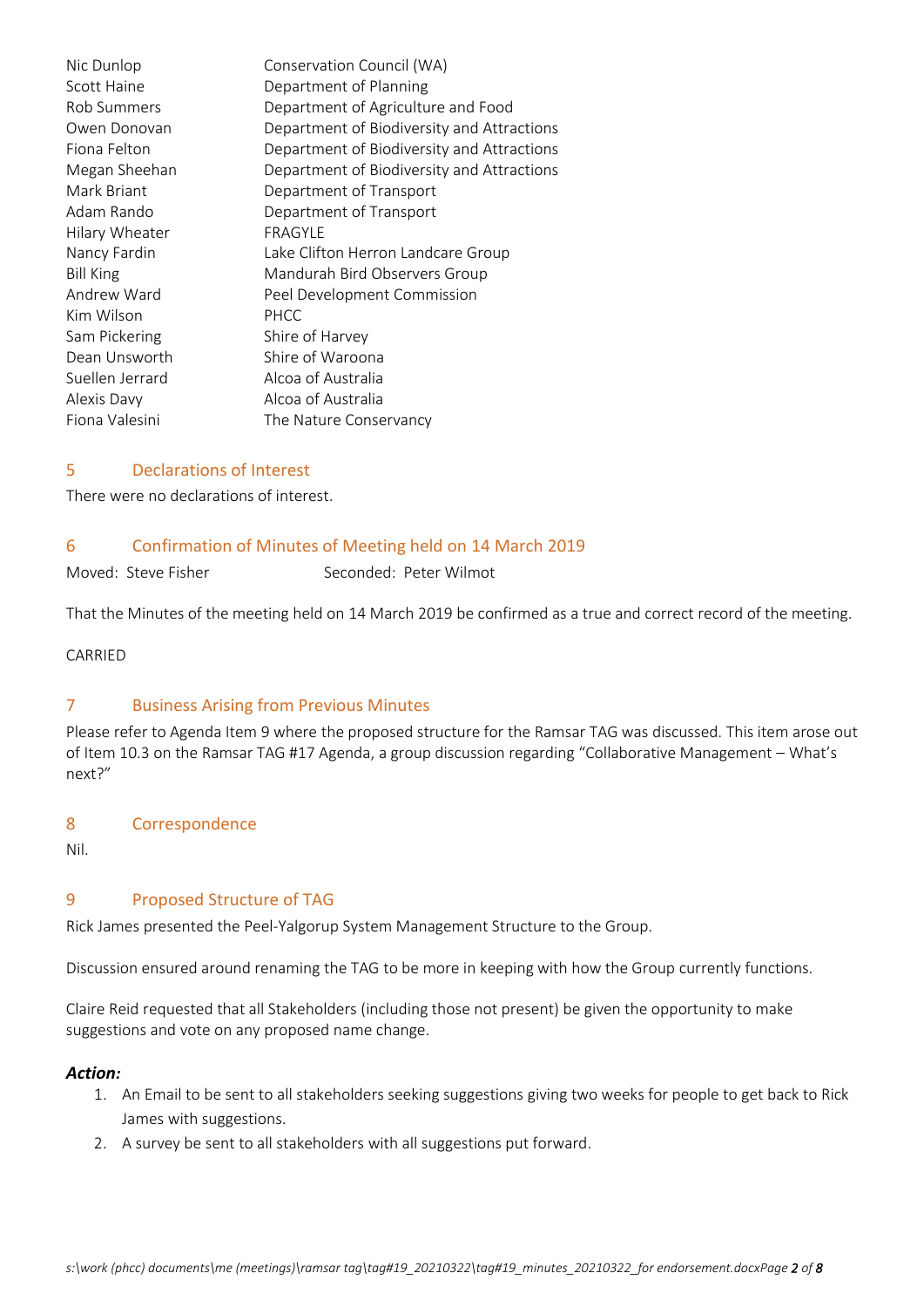# 10 Member Group Reports

Members gave a brief report highlighting activities undertaken in past 24 months. Reports are summarised below:

## **10.1 Adrian Parker – Peel Development Commission**

- PDC facilitating and advocating in the political space (in close collaboration with Local Governments and PHCC) for investment in the system around Water Research Infrastructure Project– (WRIP).
- Adrian advised that there has been some success in securing funding for physical infrastructure.
- DWER & City of Mandurah looking at an Internet of Things (Data Array Project).
- DWER Investigation into groundwater and reuse of treated waste water. Current tenders out, Climate independent role to be played by Gordon Road Treatment Plant. Important source of water for north of Mandurah. Water Corp need an additional off site space for recharge/disposal.
- Administrating \$2M Election Commitment for Yalgorup National Park.

# **10.2 Meegan Watts – Mandurah Licensed Fishermans Association**

- Association has shrunk by 4 members as 4 fishing licences removed under the Voluntary Fisheries Adjustment Scheme.
- Involved in the full audit for the MSC Department of Fisheries undertook Environmental Impact Assessment on the fishing component as part of the audit (Steve Fisher).
- Worked with PHCC and others with respect to submissions against the proposed Point Grey development.
- Extended closure of crabbing season for 5 months and curfew for scooping currently with Minister for decision.

# **10.3 Jenny Rose – Lake Clifton Landcare Group**

- Planting last year cancelled but weed control continued.
- The Group will undertake the planting that didn't get done last year.
- Lake Clifton Residents Association working with DBCA on the Lime Kiln.

## **10.4 Bob Pond - DWER**

- Fortnightly water quality monitoring across estuary continues.
- Bindjareb Djilba Plan (Estuary Protection Plan) has been released.
- Seagrass mapping happening this week involving a large crew, boats, drones etc.
- Installed first monitoring buoy in the Murray River near Ravenswood to provide 24 hours real time data of salinity, DO etc. 1 probe 0.5 metres from bottom. Uploads data every 5 minutes.

## **10.5 Mike Coote/Anthea Jones - DBCA**

- Mapping wetlands across the Swan Coastal Plain. Working with DPLH and DWER for policy settings.
- Updating list of monitoring actions across 12 Ramsar sites.
- Maintaining documents for each Ramsar site. Anthea Jones working on Ramsar information sheets 6 of 12 sites complete and now working on the PYS.
- Mapping accurate Ramsar boundary.
- Mike thanked PHCC for supporting the wetlands conference. Has had great feedback from many.
- Reporting for Forest Management Plan.

## **10.6 Mark Cugley - DBCA**

- Supporting PHCC's work on monitoring of water for Yalgorup Lakes.
- Management funding received for Lot 252 (between Mealup and McLarty) which is an important wetland integral to lakes system in that area.
- Lime Kiln site (Stage 2).
- Tender out for replacement of boardwalk at Lake Goegrup. Expect this to be complete by end of June 2021.
- Mark thanked all for their support in managing the site.

*s:\work (phcc) documents\me (meetings)\ramsar tag\tag#19\_20210322\tag#19\_minutes\_20210322\_for endorsement.docxPage 3 of 8*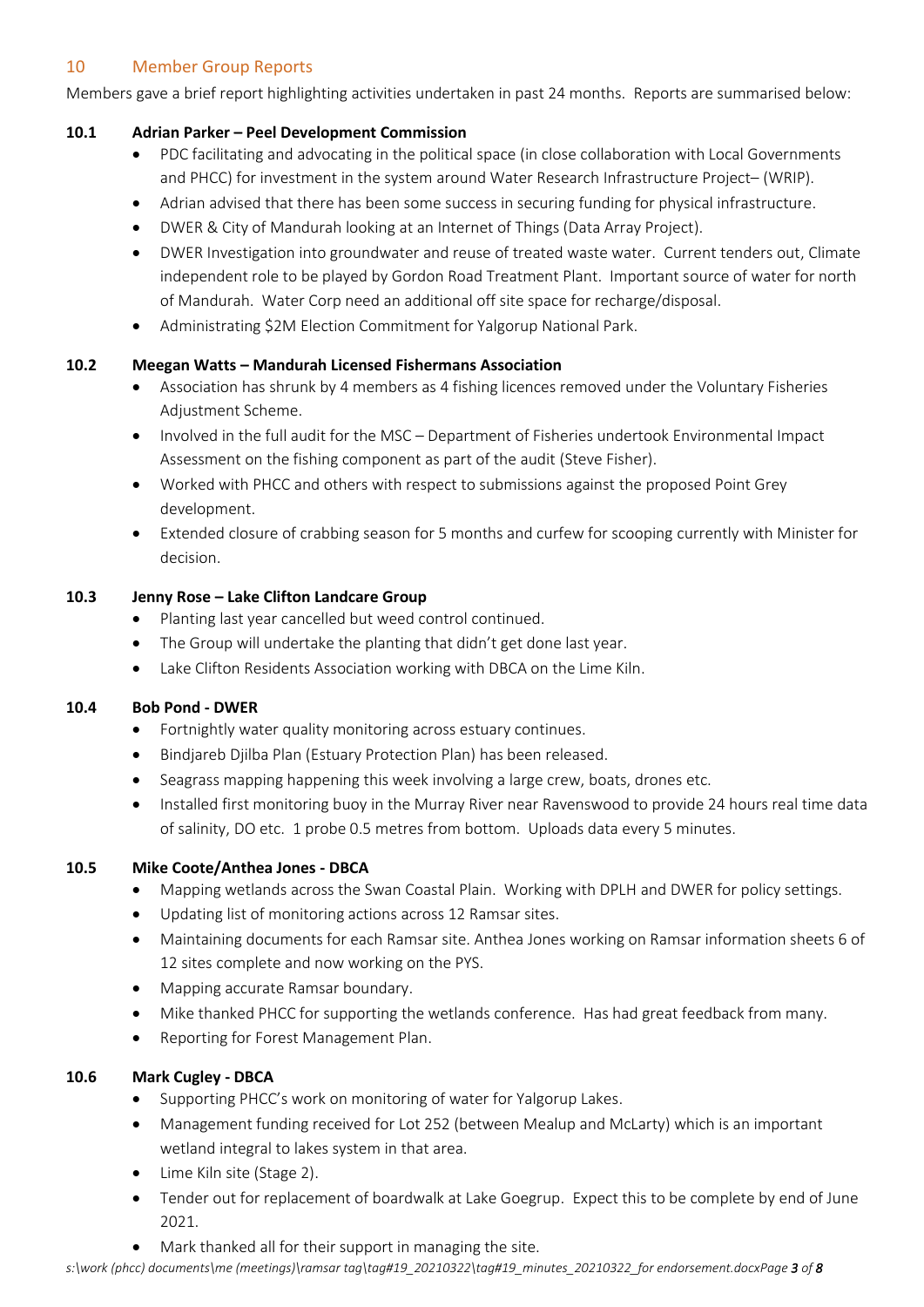## **10.7 Heidi Bucktin**

- Significant investment in Lot 68 to improve water quality through a Living Streams Project.
- Managing water levels, ASS and nutrients at Lake Mealup.
- Roberts Bay, Lake Goegrup, Yalgorup Lakes.
- Supporting PHCC in Saving Lake McLarty Project.

### **10.8 Tom Lerner**

Shire of Waroona

- Trail around Lake Preston.
- Management Plan for Preston Beach.
- Climate Change impacts (CHRMAP Working Group).

## Shire of Murray

- Lots of work on Murray River through work with Greening Australia.
- Coastal Hazard Risk Management and Adaptation Planning Working Group (CHRMAP) is looking at risks to estuary from sea level rise.
- Installation of edible garden at Cantwell Park in town's centre.
- Amendment to make 'Marina' an 'X' (not permitted) use at the Point Grey Site currently with Minister for Planning for decision.

## **10.9 Pete Wilmot – LMPS**

- Monthly water level and quality monitoring has been maintained. This is a joint effort by LMPS and DBCA.
- Salinity and pH have been within the limits of acceptable change (LAC) in the Peel-Yalgorup System. Management Plan (2009). However nitrogen and phosphorus continue to exceed the LAC. Typha continues to be absent from the lake, but no new sedges or rushes have been established. The lake continues to have algal blooms each summer.
- Water levels were below target at the end of spring 2020 despite management of the diversion weir to maximize drain inflows to the lake, as winter 2020 rainfall was poor. Lake level in February 2021 was about 10 cm below the level in February 2020 and 30 cm below February 2019. There will be substantial exposure of the lake bed in autumn with potential generation of acidity. However the lower water levels provide habitat for wading birds in autumn.
- Over 1,000 waterbirds number are regularly on the lake in from spring to autumn. Low water levels in autumn 2019 and 2020 provided habitat that attracted wading birds, including small numbers of transequatorial migrants.
- Floating islands installed in 2018 and 2019 have been popular with waterbirds. Additional islands are proposed.
- A macroinvertebrate survey was conducted by WRM in June 2019, while lake levels were low prior to winter filling. Overall the diversity of aquatic fauna was relatively poor, although some components were quite abundant. Funding was provided by Alcoa.
- A bushland action plan and bushland weed map was prepared by Focused Vision Consulting during 2019. Funding was provided by PHCC and the work supported by Mike Griffiths and Rick James of PHCC. This work provides a basis for management of the bushland to the west of Lake Mealup.
- Feral animal control was carried out at Lake Mealup by Eddy Duras during December 2020 as part of a broad control initiative in nature reserves in the area by DBCA. Eight foxes removed, no cats were observed and minimal rabbits seen. Further work is planned in 2021.
- Challenges and opportunities ahead:
	- $-$  Improvement of water quality to limit algal blooms.
	- Creation of sedge/rush habitat to support additional species of vertebrates and invertebrates.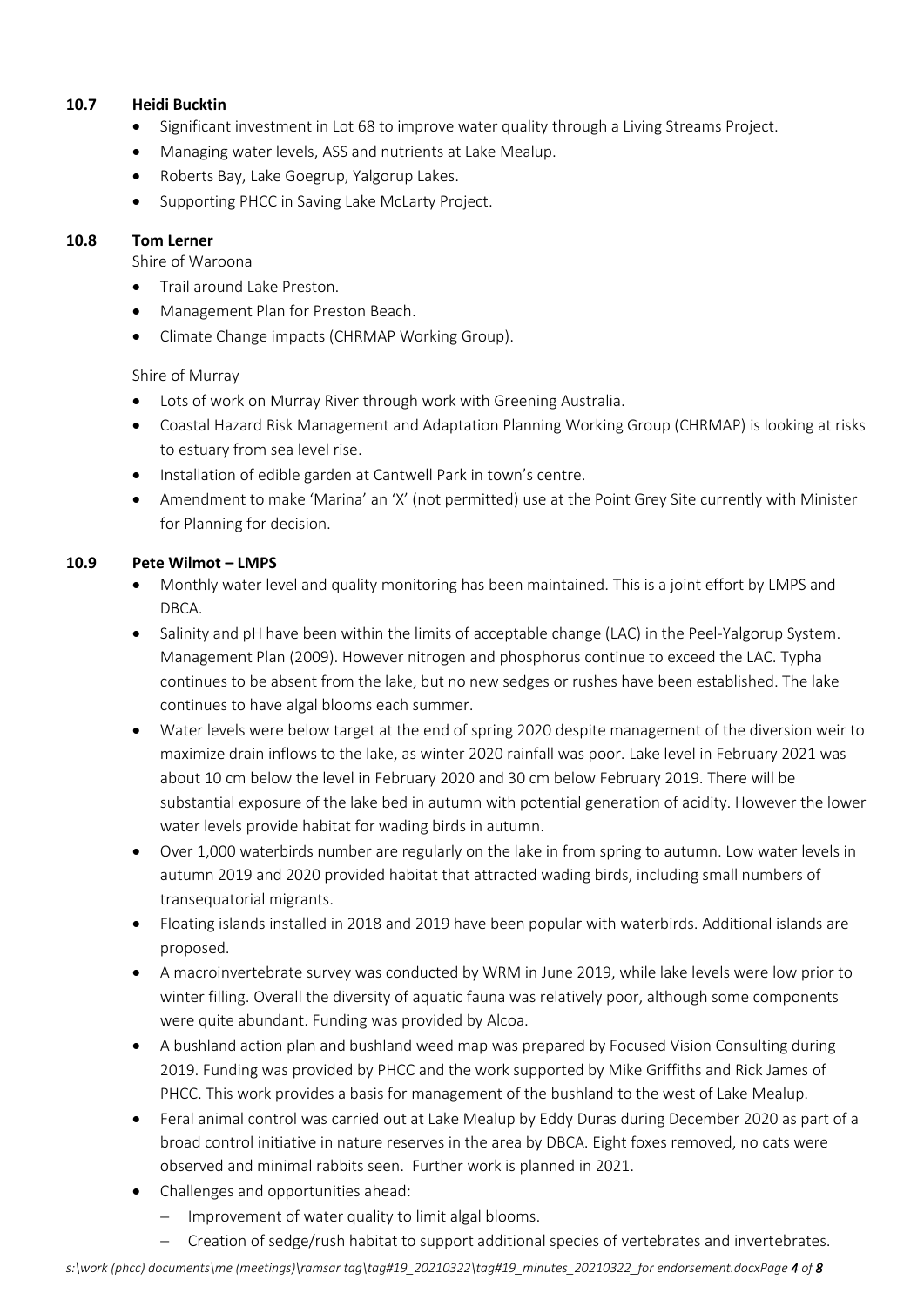- Water level management determination of optimal water level regime, quality and quantity of drainage water for augmentation, risk of acid generation with lower water levels.
- Maintaining and expanding monitoring and management of the lake.

## **10.10 Jane O'Malley - PHCC**

- PHCC has been advocating for election commitments including:
	- 10 year plan to government (\$111 M) Advocating for large scale projects
	- Science of our Estuary Election Commitment ~\$2M
- \$5 million election commitment from McGowan Government for protection of the Estuary.
- Peel Main Drain under REI challenging project. As of last week there is half a weir should be complete in the next few weeks. Weir is in the drain and transfers water into the swales which is treated before being released back into the drain.
- Support for Scheme Amendment to remove Marina as a permitted use at Point Grey.
- ARC Linkage research results presented to chair and board of EPA and senior staff so they are aware how unhealthy the system is.

# **10.11 Bill Russell**

- Annual Shorebird count undertaken by a large team of volunteers. Most dramatic change has occurred at Lake Pollard with the disappearance of Black Swans.
- Black Swans are common in Leschenault Inlet therefore there is something going on at Lake Pollard to cause the decline.

# **10.12 Charlie Jones - PHCC**

- Many events to provide community with information on the importance of our Ramsar Site Site and opportunities for their involvement in wise use of wetlands.
- Wetlands conference was a highlight.
- See PHCC report (Item 11).

## **10.13 Brett Flugge – Shire of Murray**

- Southern Palusplain Strategy endorsed by WAPC, which will limit development on the estuary side of the highway – less intensified land use.
- Looking at ecological corridors to assist with restoration of system.
- Shire to establish a policy and contribution scheme for environmental restoration (such as revegetation of ecological linkages and drainage lines) in the Strategy area to be triggered when intensification of land use is proposed.

## **10.14 Chris Adams - Alcoa**

Alcoa Foundation has supported projects through the Three Rivers, One Estuary initiative.

## **10.15 Anita Kane**

- Change from MAPTO to Visit Mandurah.
- Currently manage the Mandurah Visitors Centre which is being revamped.
- Developed a new Destination Brand Relax by Nature.
- Excited by funding to enhance tourism around Yalgorup National Park Aboriginal Tourism opportunities (75% of international visitors want to have an aboriginal experience).
- Lots of small nature based tourism operators have started up. Supporting these businesses to get through the next 12 months (e.g. Salt & Bush, Ways to Nature).
- Troll sculptures contracts not signed as yet. Just a concept at this stage.

# *Action:*

TAG to form a subgroup to review Ramsar Information Sheet for Peel Yalgorup System.

*s:\work (phcc) documents\me (meetings)\ramsar tag\tag#19\_20210322\tag#19\_minutes\_20210322\_for endorsement.docxPage 5 of 8*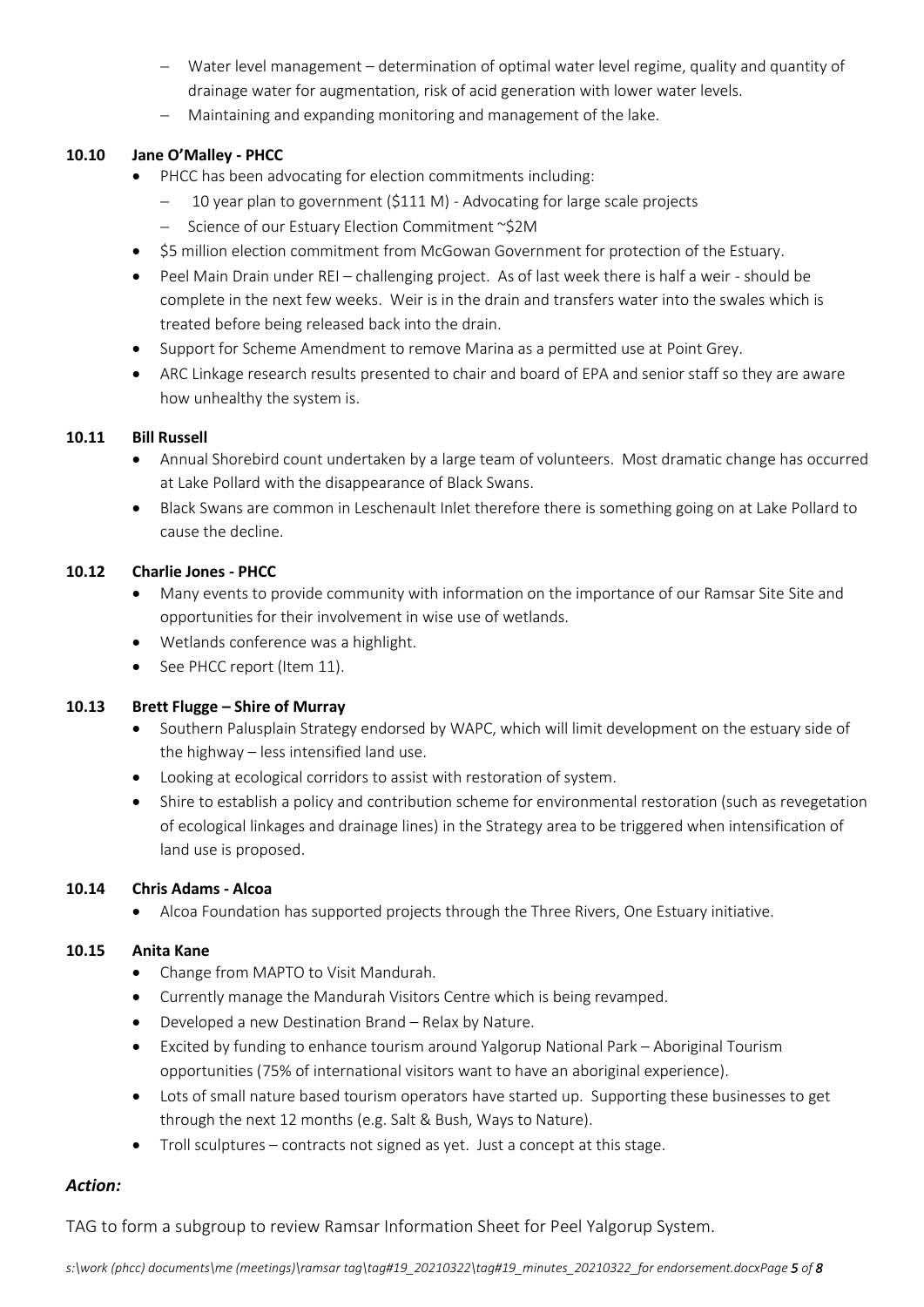## 11 Wetlands and People - PHCC Ramsar Project (Steve Fisher, PHCC)

Steve Fisher presented an overview of the work PHCC is doing in and around the Ramsar 482 site. Presentation and written report is available on the Ramsar TAG Members Page on the PHCC website.

# 12 Lake Clifton Thrombolites: Health Assessment Work (Mike Vernarsky, DBCA)

Mike Vernarsky presented on his work assessing the health of Thrombolites of Lake Clifton. Presentation is available on the Ramsar TAG Members Page on the PHCC website.

## 13 Yalgorup Lakes Surface Water Quality Program (Rick James, PHCC)

Rick James presented on PHCC's Water Quality Program. Presentation is available on the Ramsar TAG Members Page on the PHCC website.

## 14 Mapping of Ramsar Boundary (Mike Coote, DBCA)

Mike presented an update on mapping of the Ramsar Boundary. Presentation is available on the Ramsar TAG Members Page on the PHCC website.

Discussion ensued around the lengthy process required to include all of the proposed extensions into the Ramsar site. Mike Coote confirmed that significant consultation will occur prior to formally including all of the lots into the extensions.

## 15 Lake McLarty lot 68 "Living Stream" & 2020 revegetation work (Heidi Bucktin, DBCA)

Heidi presented on Lake McLarty Lot 68 "Living Stream" & 2020 revegetation work. Presentation is available on the Ramsar TAG Members Page on the PHCC website.

## 16 Q&A

Questions addressed during presentations.

## 17 Other Business and Wrap

### **17.1 Extended Crab Season Closure**

Meegan Watts brought this to the Group's attention during her member update (Item 10.2). This item raised some alarm bells as the group were not aware of this.

## *Action:*

Steve Fisher to make some enquiries to determine what is happening with the Extended Crab Season Closure, where it is at and the process followed.

#### **17.2 Serpentine River Action Plan**

Brett Flugge asked if the Shire can partner with PHCC to deliver some works on the next priority site.

#### *Action:*

Steve Fisher to put PHCC's Project Manager for this Project in touch with the Shire of Murray to discuss future works on priority sites.

#### **17.3 Lake McLarty**

Jenny Rose congratulated Heidi and the volunteers for their work at Lake McLarty.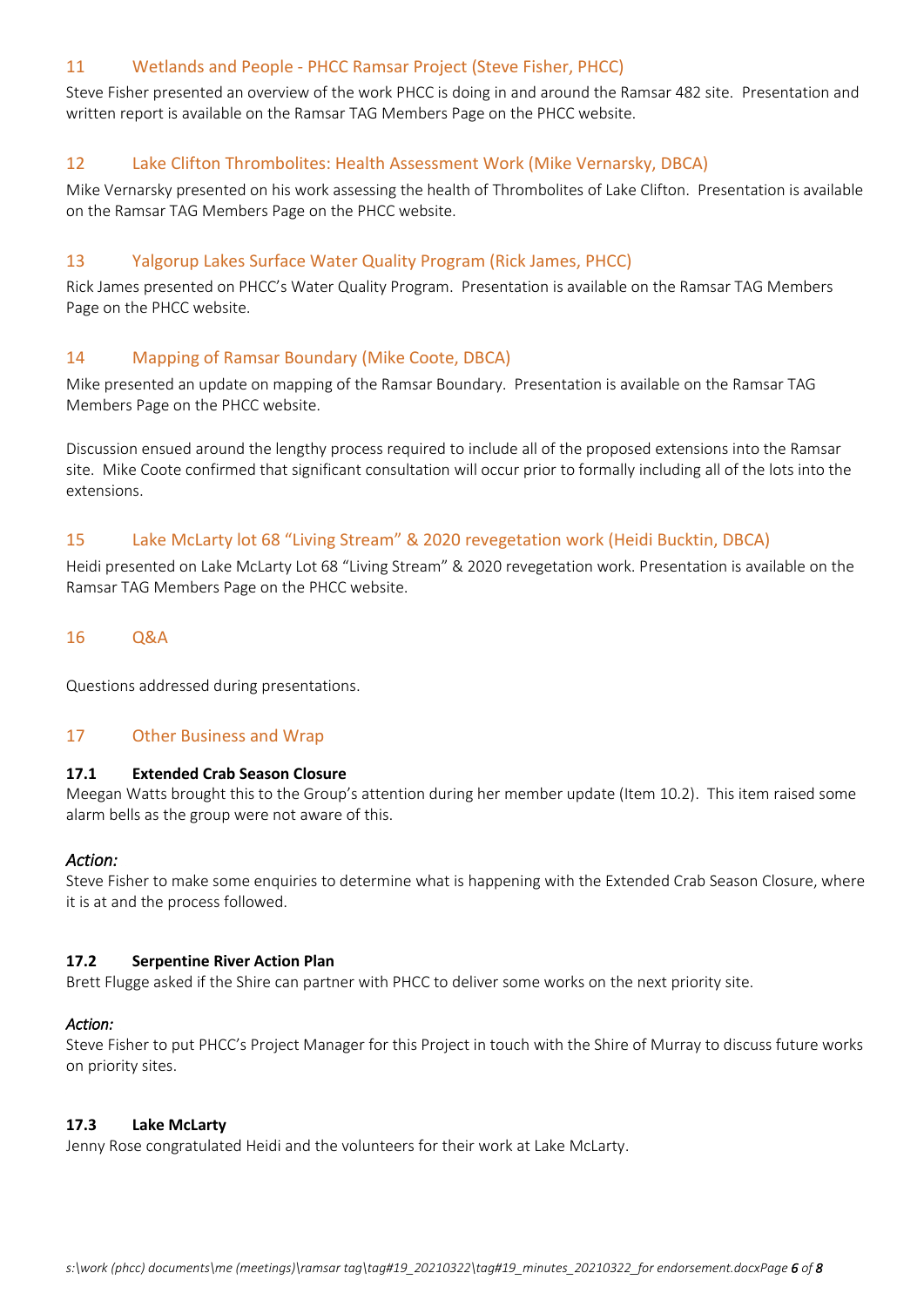## **17.4 Wrap Up (Steve Fisher)**

- Agreed to consider Change of name of TAG. Survey Monkey to be sent to all attendees and absentees to settle on whether to rename or what we rename to.
- Ramsar Sheet Update Anthea to form a subgroup to TAG to review the Ramsar information sheet for PYS. This group will also consider extensions to the site and boundaries of existing site.
- Consider forming a Climate Change Vulnerability and Adaptation subgroup of the TAG.
- Funding Opportunities from Election Commitments, but currently unsure what they are.
- Presentation by Mike Vernarsky and Rick James regarding Lake Clifton Thrombolite Health generated a lot of interest.
- Crab Season Closure extension could have serious repercussions on tourism and commercial fishing.
- DWER have installed a water quality monitoring buoy in the Murray River.

### 18 Next Meeting: Thursday, 10 March 2022

*The meeting closed at 1.28pm and members were invited to share a light lunch.*

*Chairman: ……………………………………………………………… Date: ………………………………………….………………….*